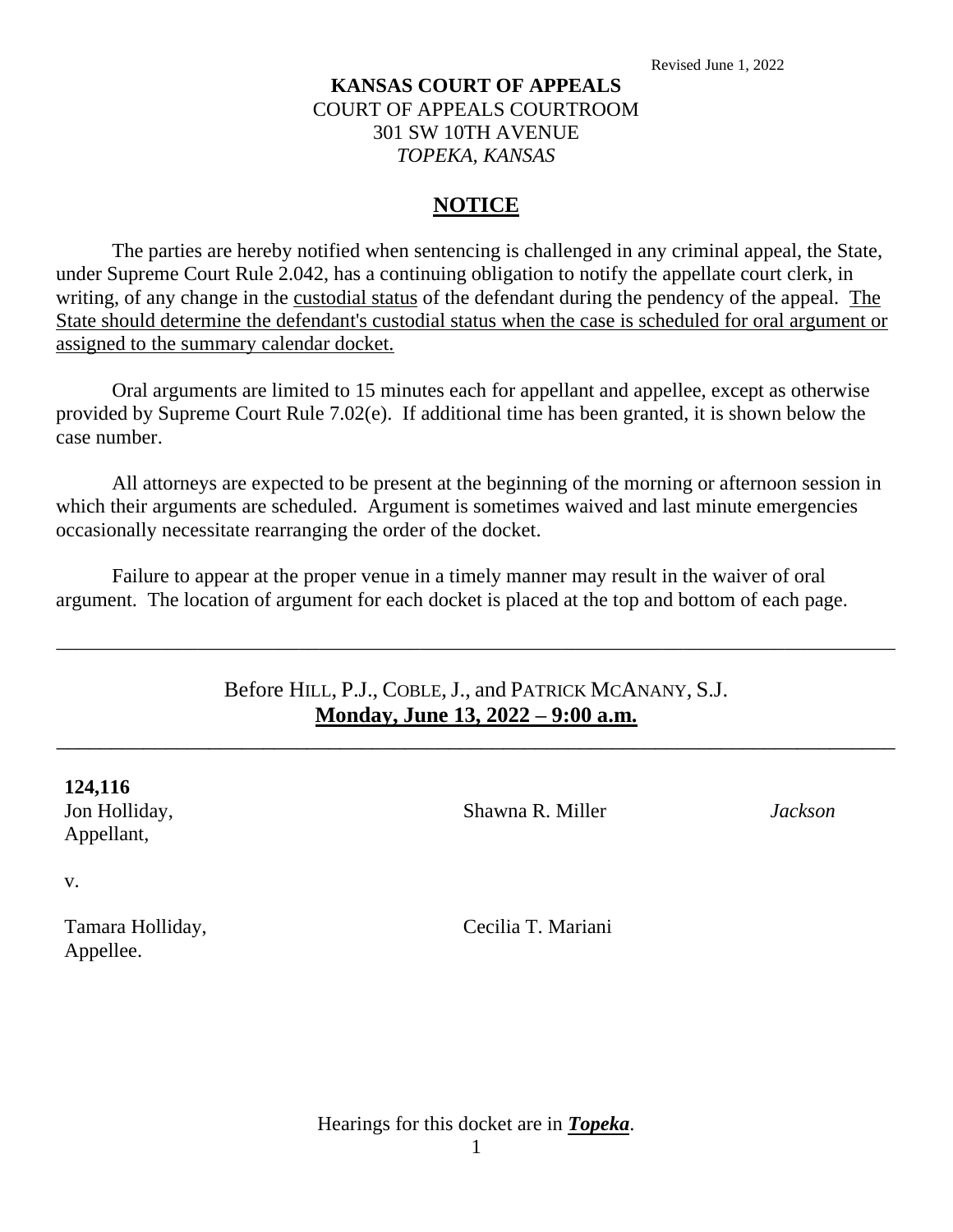### **KANSAS COURT OF APPEALS** COURT OF APPEALS COURTROOM 301 SW 10TH AVENUE *TOPEKA, KANSAS*

\_\_\_\_\_\_\_\_\_\_\_\_\_\_\_\_\_\_\_\_\_\_\_\_\_\_\_\_\_\_\_\_\_\_\_\_\_\_\_\_\_\_\_\_\_\_\_\_\_\_\_\_\_\_\_\_\_\_\_\_\_\_\_\_\_\_\_\_\_\_\_\_\_\_\_\_\_\_\_\_\_\_\_

# Before ARNOLD-BURGER, C.J., HILL, and COBLE, J.J. **Monday, June 13, 2022 – 9:00 a.m.,** *continued*

#### **124,679**

Davis Hammet, Appellant,

Joshua M. Pierson

*Shawnee*

v.

Scott Schwab, Kansas Secretary of State, Appellee.

Clayton L. Barker

Hearings for this docket are in *Topeka*.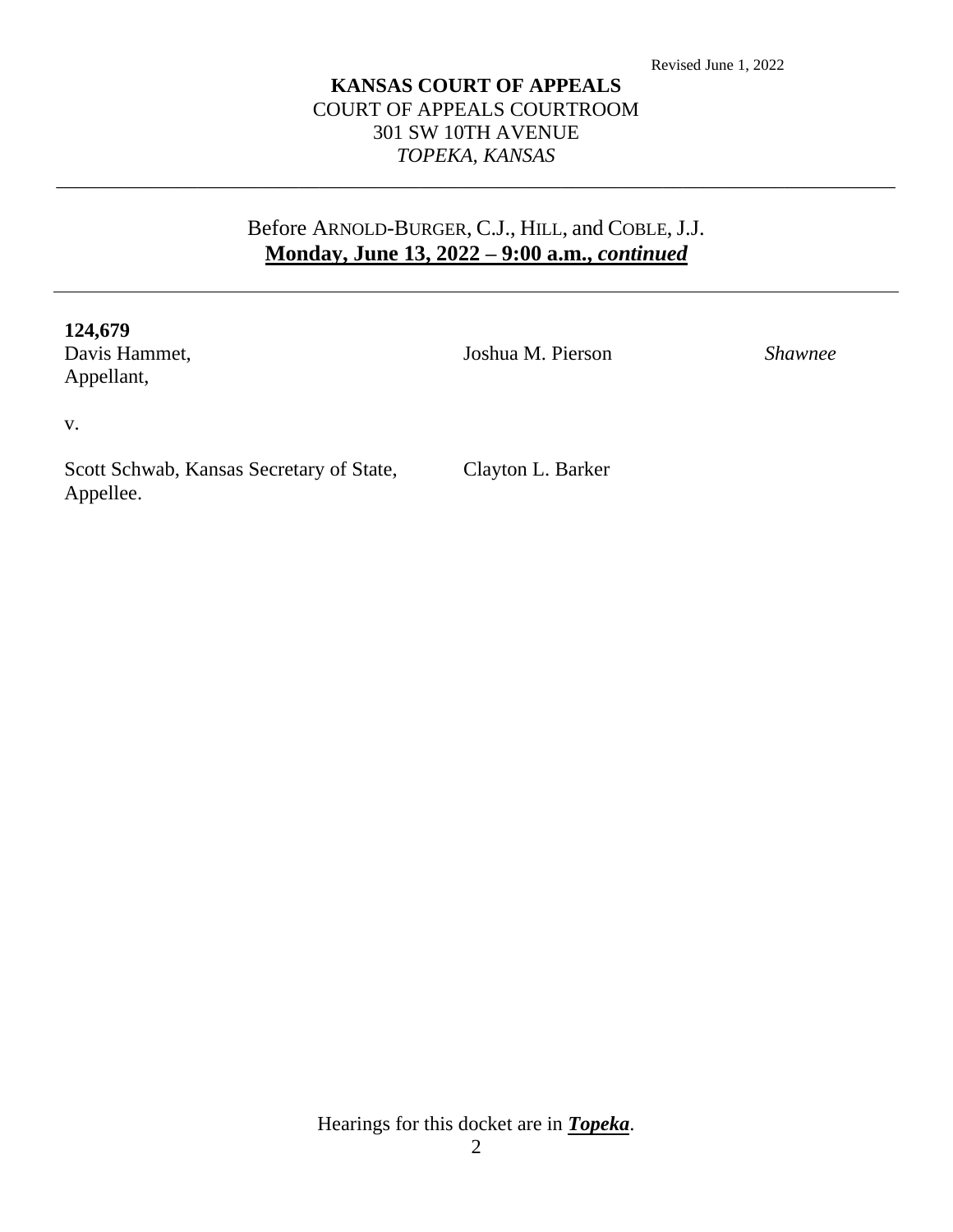### **KANSAS COURT OF APPEALS** COURT OF APPEALS COURTROOM 301 SW 10TH AVENUE *TOPEKA, KANSAS*

\_\_\_\_\_\_\_\_\_\_\_\_\_\_\_\_\_\_\_\_\_\_\_\_\_\_\_\_\_\_\_\_\_\_\_\_\_\_\_\_\_\_\_\_\_\_\_\_\_\_\_\_\_\_\_\_\_\_\_\_\_\_\_\_\_\_\_\_\_\_\_\_\_\_\_\_\_\_\_\_\_\_\_

# Before HILL, P.J., COBLE, J., and PATRICK MCANANY, S.J. **Monday, June 13, 2022 – 1:30 p.m.**

#### **124,117**

City of Eskridge, Kansas, Appellee,

Todd A. Luckman

*Wabaunsee*

v.

John F. McGivern II, Trustee of the John F. McGivern II Trust Dated February 18, 1998, et al., Appellant.

Kevin J. Grauberger

Hearings for this docket are in *Topeka*.